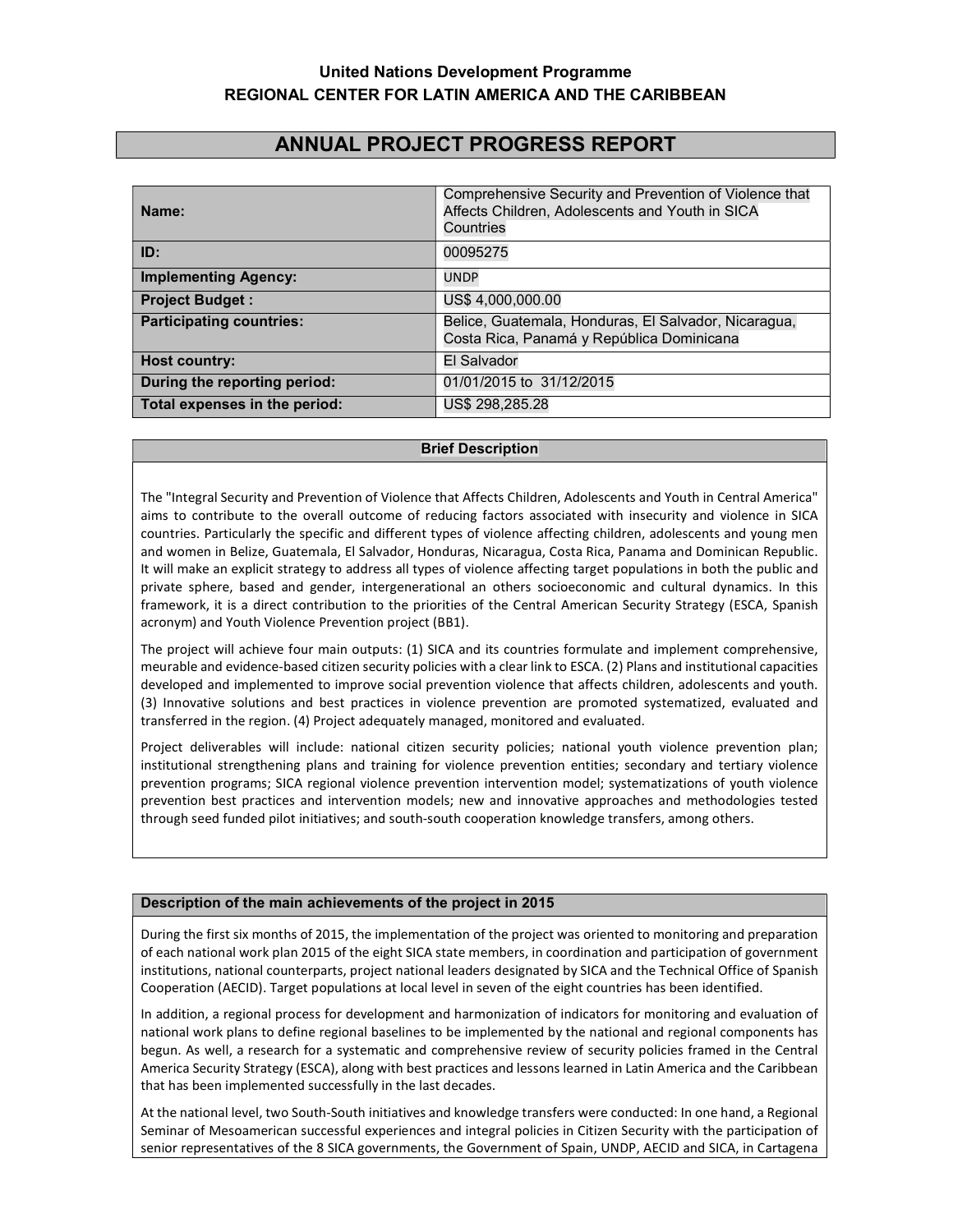de Indias, Colombia. In the other hand, one delegation from Honduras learned from the successful experiences against violence and the best practices in social prevention in Medellin, Colombia.

In Belize a situation analysis for the development and formulation of the new National Plan of Action for Children and Youth (NPA) led by the National Committee for Families and Children (NCFC), with technical support from UNICEF and PREVJUVE project was done. It will support the coordination mechanism of prevention and care for Children, Adolescents and Youth at risk and in conflict with the law. Costa Rica has initiate a proposal for developing a national policy on violence prevention adresses to children, adolescents and youth.

#### COMPONENT 1: Public security policies in the framework of the ESCA

#### 1.1 Comprehensive Citizen Security Situation Analysis produced at the beginning of new cycles of policies.

On the building of citizen security policies in the framework of the ESCA; the main achievements were the beginning of a regional synthesis and adaptation of violence prevention policies that are being implemented successfully within the framework of the ESCA. As well, the beginning of a review of good practices in the framework of de Regional Seminar held in Cartagena de Indias in November 2015 (Mexico, Central America, Colombia and the Dominican Republic) on the topic of citizen security policies related to prevention, care and protection, rehabilitation and reintegration of affected vulnerable populations to violence. The recommendations of the Seminar will be linked to the development of a comprehensive Guide to design security public policies related to ESCA (priorities, indicators, Central American treaties and other regional instruments reference should be included to ensure a link between the regional and national level).

#### 1.3 Strategies for monitoring and evaluation of the results of the regional and national policies.

As part of this component a consultation has initiated for the development of indicators and database for the monitoring and evaluation of the ESCA. This consultation is conducted through a perception surveys at the national level with the beneficiary populations and the actors involved in implementing policies on secondary and tertiary prevention in order to have a set of indicators that feed prevention policies evidence based on result oriented, especially linked to the impact and effect of the ESCA. As part of this consultation process meetings and coordination has being conducted with delegates of the SICA's Subcommittee on Prevention and technical teams of AECID country offices. It is expected to organize for 2016 a regional workshop to review indicators and baselines to be considered for the development of a concrete proposal.

#### 1.2 comprehensive citizen security policies developed in Central American countries.

Belize. Situation analysis has being made for the development and formulation of the new National Plan of Action for Children and Youth (NPA) after 2015, led by the National Committee for Families and Children (NCFC), with support from UNICEF, AECID, UNDP and PREVJUVE project.

Costa Rica. Proposal (in process) for the development of a national policy on violence prevention addressed to children, adolescents and youth.

## Component 2: Development of plans and institutional capacity to improve the prevention of social violence affecting youth and women.

#### 2.1 Plans, strategies and programs on prevention of violence affecting NNAJ

2015 national work plans of the 8 countries have been developed and formulated in close coordination with national committees, national institutions, stakeholders, delegates of the Subcommittee on Prevention of SICA and AECID country offices. The target populations at local level in 7 of the 8 countries (Nicaragua has not confirmed the targeted areas) have been identified. 7 of 8 work plans have develop the interventions plans in secondary and tertiary prevention programs.

Belize. Programs of primary and secondary prevention to be driven by the project have been selected. The secondary prevention program will be develop a coordination mechanism of prevention services (output 2.2) in group of schools in the ''hot spots'' of Southside Belize (schools with higher rate of violence and gang recruitment) to adjust the mechanism with a view to a future escalation. The tertiary program is developed in two detention centers for young offenders: Princess Youth Hostel and Wagners Center. The main goal is to strengthen rehabilitation services and integration, expand its coverage (currently it does not include the female population), and the ability of prison staff to comply with the ''Core Penitentiary Practices'', the guidelines on Human Rights and treatment of adolescents in the special criminal system.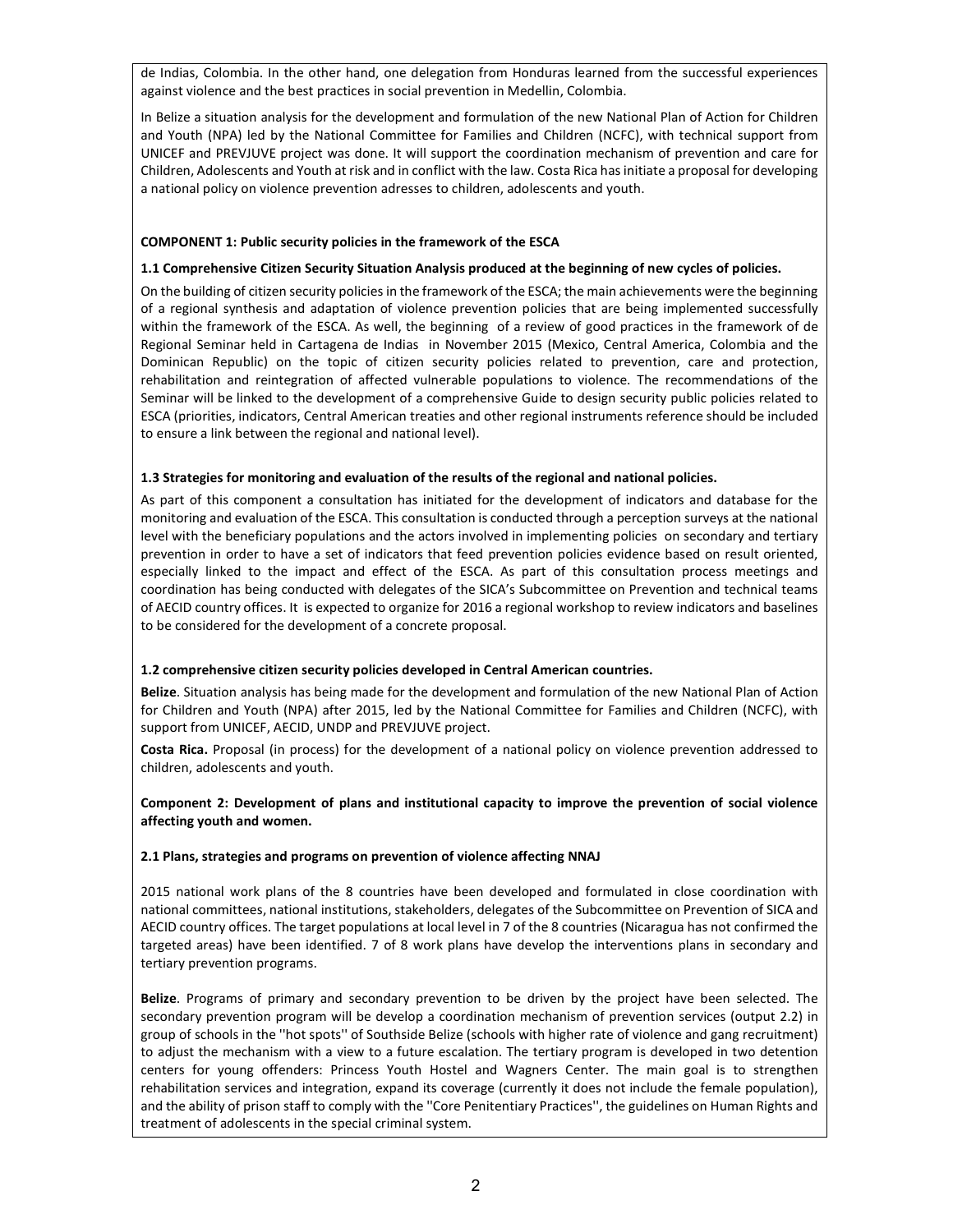Costa Rica. The national program ''Entrepreneurship for a Life without Violence'' have been selected has the secondary and tertiary prevention program to be improve with the project. It has identified the target population in Ballena Bay and La Osa for the activities implementation.

El Salvador. The annual work plan and its recommendations are in final revision of the National Committee. The project will work in two municipalities (Ciudad Delgado and Zacatecoluca) with municipal teams to improve the previous phase of the Program: ''Young Entrepreneurs in Safe Cities". Also, the project will include an alliance with the AECID initiative "Training Workshops" will support youth employment through a Culinary School, which will employ young people who are selected through risk identification system of the Young Entrepreneurs program. The PREVJUVE project will finance part of the equipment of the Culinary School.

Nicaragua. A National Planning Workshop was held during two days. UNDP office subsequently held a series of bilateral meetings to continue review the annual work plan with National Committee, Department of Family, SICA and AECID.

Dominican Republic. The annual work plan has been submitted for approval of the National Committee.

Guatemala. With the approval of the annual work plan, two consulting began for designing programs of secondary and tertiary prevention with the Ministry of Social Welfare and the Adolescent Unit in Conflict with the Law. However, the political context of the country forced its cancellation.

Honduras. The annual work plan have been develop in coordination with the National Committee, UNICEF, AECID and SICA. It has identified the target population in Tegucigalpa (United States District) and San Pedro Sula (Chamelecon). Also, the annual work plan includes the first national exchanges of knowledge and South-South cooperation promoting new mechanisms of action in secondary and tertiary prevention.

Panama. The Annual work plan is in review of the National Committee which already has an initial outlay for implementation from 2015 to 2016. The target population have been identify in the municipality of Colón.

#### 2.2 The institutional technical architecture and management capacities of the institutions responsible for the prevention of violence developed

This regional component has supported Belize in the definition and installation of a coordination mechanism of prevention and care for children, adolescents and youth at risk and in conflict with the law, to be developed initially in selected schools in Belize City. The mapping exercise includes all services, programs and actors that provide prevention services for youth at risk, within the school system or outside it; a brief situation analysis of capabilities of each and systematization of its intervention model; analysis of gaps and duplications; and set up a system of reference and counter reference enabling deliver and monitor all services received by each adolescent, with a clear coordinating body of the mechanism and process of risk analysis and need to get in and out of it, to determine the services that each requires.

COMPONENT 3: Innovation lab and a reference platform and exchange on best practices.

3.2 Public institutions of the SICA countries incorporate knowledge from other countries of Latin America and the Caribbean in their interventions models, tools and systems, through exchanges, systematization and adaptation of best practice experience in citizen security policies.

Honduras. South-South experiences exchange, sharing experiences in secondary prevention in Medellin, Colombia. This exchange was attended by five youth leaders who were able to see first-hand experience of Medellin to be replicated with 100 facilitators of 16 NGOs and national institutions of Honduras. The experience had the support and participation of DIJUVE, DINAF and Secretary of Prevention from de government of Honduras.

As part of the knowledge exchange activities and South-South cooperation, a regional seminar was held in Cartagena de Indias on November 2015 on the issue of comprehensive public security policies. The purpose of the seminar was to contribute to the discussion, building and implementing of national and regional citizen security policies in Mesoamerica countries as well to exchange and systematize good practices. The seminar allow to review the development and progress in the implementation of violence prevention and citizen security policies security, with special emphasis on the Sustainable Development Goals. It was possible to share experiences, lessons learned and best practices on programming for violence prevention, including the prevention of violence against women